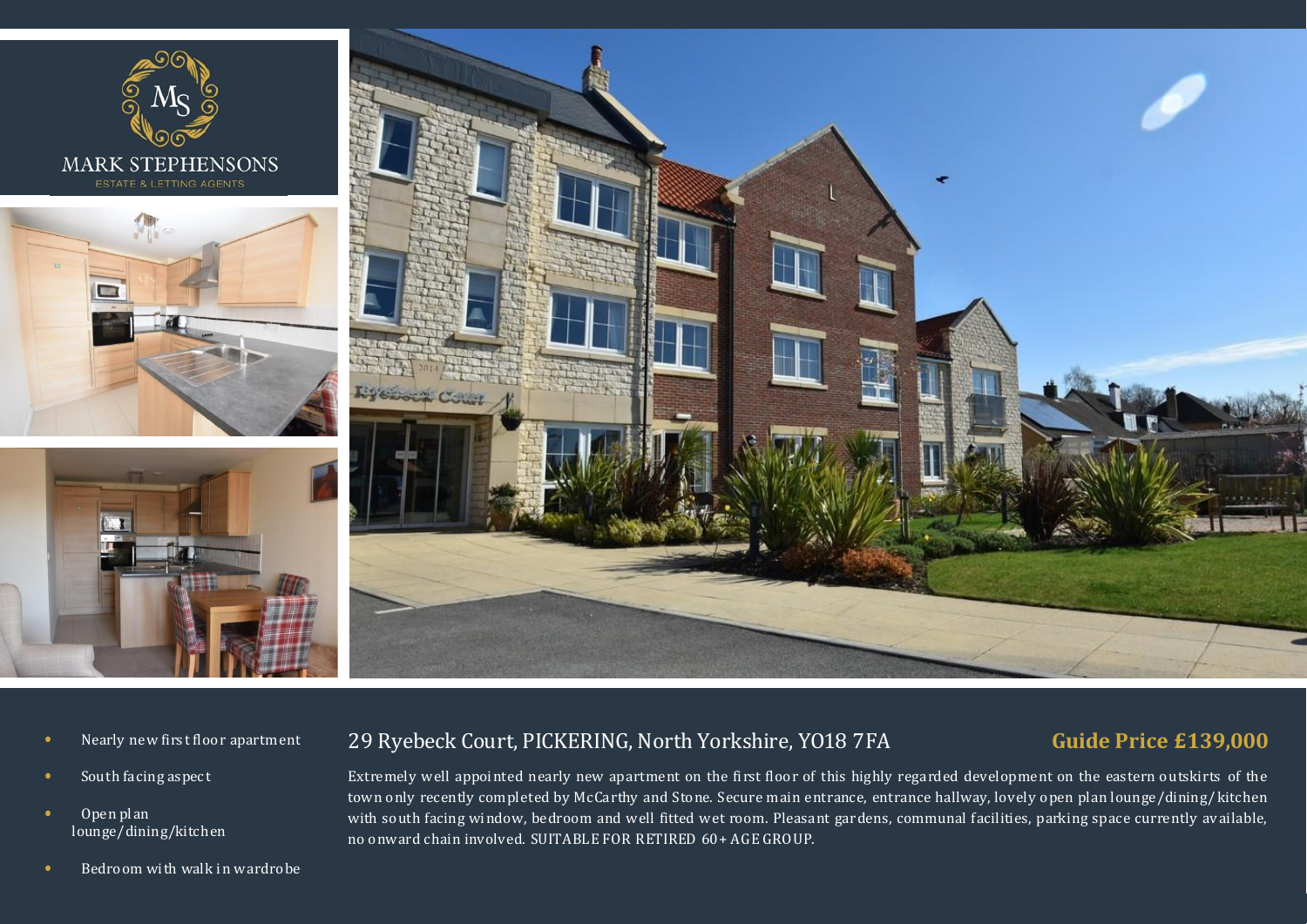



### **LOCATION/DIRECTIONS**

Pickering has an excellent range of amenities and a weekly market and is located on the gateway to the fabulous North Yorkshire Moors National Park. Best found by leaving the town from the Forest & Vale roundabout onto the Malton Road taking the first left onto Outgang Road where Ry ebeck Court can be found on your left.

#### **SERVICES**

Mains water, sewerage and electricity are connected to this property.

## **COUNCIL TAX** Band B £1,412.25

#### **FIRST FLOOR**

**HALL**

Intercom system, built-in cupboard.

#### **WET ROOM**

7' 6" x 5' 6" (2.3m x 1.7m) Fully tiled, two piece white suite, walk-in shower cubicle.

#### **OPEN PLAN LIVING/DINING/KITCHEN**

24' 8" x 11' 2" (7.5m x 3.0m) Built in dish washer, oven, hob, fridge and freezer, south facing window, electric heater, freestanding electric fire/surround.

### **BEDROOM**

11' 4" x 9' 7" (3.5m x 2.9m) South facing window, electric heater, large walk-in size wardrobe/cupboard.

### **OUTSIDE**

Rear south facing landscaped communal gardens with seating. Further seating at the front. Resident and visitor parking available.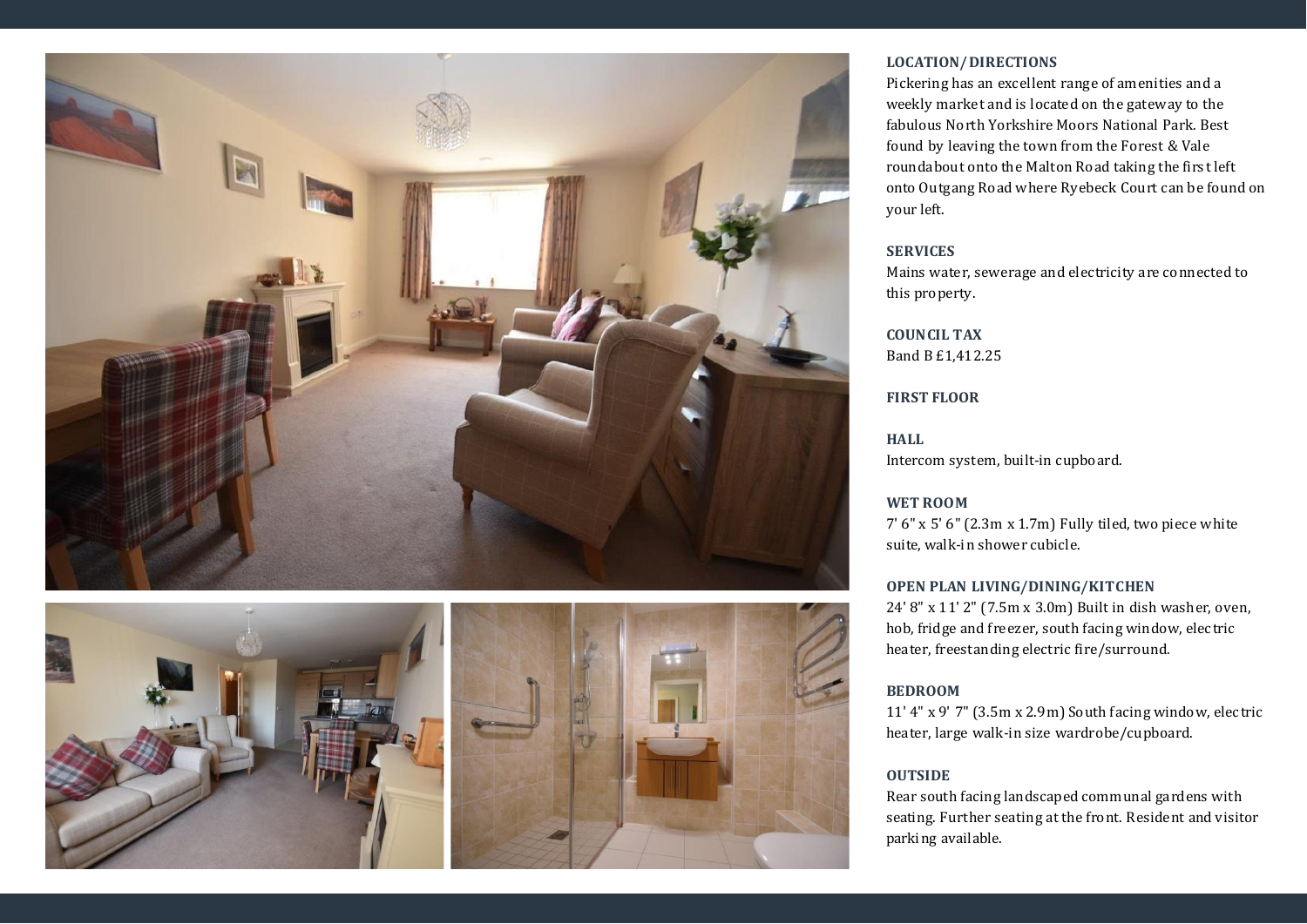## **ON-SITE FACILITIES**

House manager, 24 hour emergency call system, resident lounge with kitchen, laundry, guest suite available for an extra charge and a mobility scooter and charge room

### **GENERAL INFORMATION**

Maintenance Charge: £144.02 per calendar month. This includes water, buildings insurance, garden maintenance, window cleaning ect. Ground Rent: £41.16 per calendar month.

These charges are pay able every 6 month in April and October)

197 year lease.